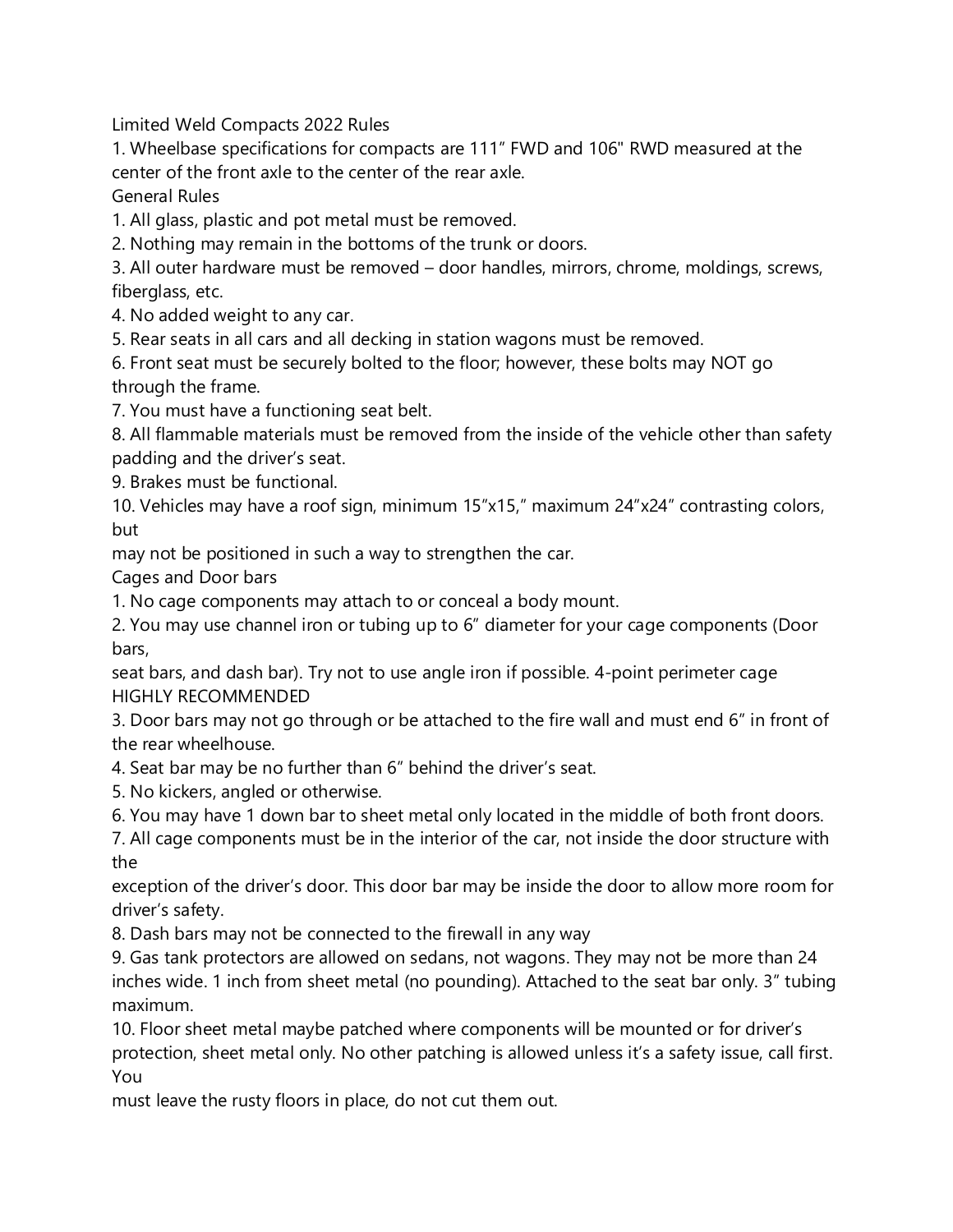**Doors** 

1 Doors may be chained, wired or welded shut. 2 chains or wire loops per seam or welded 5" on

5" off with 2" wide by 1/4" straps. Straps may not go to frame. Chains and wire may go around frame.

2 Driver's door may be welded solid.

3 Driver's door plate recommended maximum 24" wide welded across driver's not to exceed 3" past front and rear seams.

4. Tailgates on wagons and hatchbacks maybe welded 5" on 5" off with 2" wide by ¼" thick steel. These plates may not be welded to the bumper or frame Hoods

1.Hoods may be fastened shut in 6 locations, 2 to frame 4 from Sheetmetal to Sheetmetal (3/4-

inch bolt max). to sheet metal only with (3 strands) #9 wire or chain (3/8) in a max. or a 2x2x1/4"

angle iron 3 inches long with  $\frac{1}{2}$  "bolt welded to it and a  $3"x3"$  free floating washer. DO NOTconnect together, must be separate. 2 locations may go to the bumper

2. May have 2 -¾" inch rods from front-side of lower a-arm forward for extra cradle support this

rod must remain completely vertical welded to K frame and unibody rail no adding plates rod only.

3. No bolting skins of hood cut outs.

4. Must have at least 1 8" hole in hood for fire access

5. May use front k member as hood bolt

Bumpers

1. Any automotive car bumper may be used except Chrysler pointy bumpers.

2. You may use a 4"x4" square tube

• May add a point to bumper must be 34 inches wide and no more than a 4-inch point measured from front of tube

• No Stuffing metal inside of tube if ends are capped or chrome skin is added must have hole cut in the end for inspection

2. No stuffing of bumper may pound chrome skin down and weld

3. Must be cut down to fit width of car, seams may be welded.

4. No welding further back than 2" from front of frame.

5. Crush zone on front frame-rail may be removed, bumper shocks can be welded or removed, bumpers can be welded directly to frame.

6. Bumper mounting options.

A. Hardnose the bumper you may use up to  $1.5"x1.5"x1.4"$  angle iron on 4 sides of the frame. to weld one inch width of angle to frame and one inch width to bumper on 4 sides of frame.

B. Hardnose the bumper you may use up to a 5"x5"x ¼" flat plate welded to the end of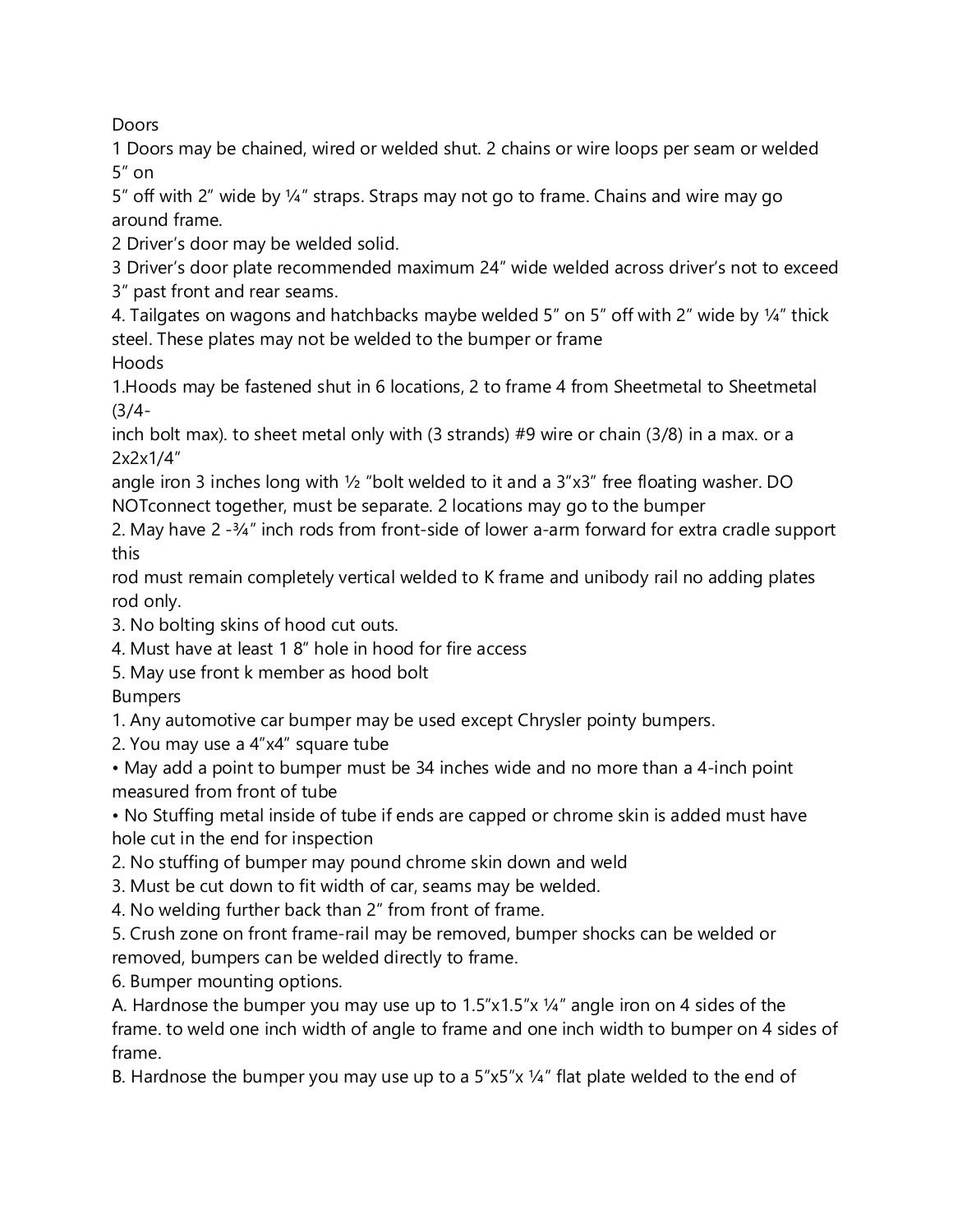the frame to cap off the frame. Using welder only with no added material ½" wide max bead to attach plate to frame.

C. Stock shock option must be factory OEM shock for that year and make of the car. The bumper must be bolted to factory shock and welded around the bolt flange. The shock is to be bolted to the factory tabs on the frame and tabs welded with no added material with single pass of welder ONLY ½" wide bead max. You can drill, collapse and fully re weld the shock.

Trunk

1. Tucking your trunk lid is allowed.

2. You may have 6 individual locations of 3 strand #9 wire, 3/8" chain may only go to trunk and

quarter panel sheet metal or weld 5" on 5" off with 2 by ¼".

3. May crease trunk lid and speaker deck 4 inches max in middle from stock location.

4. Fenders must stay upright

Halo or Rollover bars

1. You may add a halo bar to cage components listed above. 6" diameter maximum.

2. Halo bars must be in a direct vertical line and no farther than 6" behind the rear of the seat.

3. Halo bar must be in the interior of the car. The top of the halo bar may go over the top of the

roof bolted to the roof sheet metal in 2 spots ½" bolts max thru cross halo bar or 2"x2"1/4" angle iron tab.

4. Your halo must attach to your back seat bar or to your door bars, may extend to floor of the car attached to sheet metal only not the frame.

## **Windows**

1. You must have 2 window bars, 2" maximum diameter with 4"x4" plate with in 6 inches of window track, or chain, wire running from roof to cowl in windshield area for driver's protection.

May not attach to the cage in any way.

2.You may also run a rear window bar 2" maximum diameter with 4"x4" plate with in 6 inches of window track.

3. May have drivers window net only

Tires and Brakes

1. Any ply tire allowed, stuffed ok, Stem protectors allowed, wheel weights must be removed.

2. May add an outer flap (extra sidewall) to outer side of tire for protection may screw or glue beads to rims.

3. Must use factory rim on front axle, no wheel centers or bead-locks, may run lip protectors on rim.

4. Solid forklift solid tires on rear ok.

5. No studded or 100% steel wheels.

Engines and Transmissions